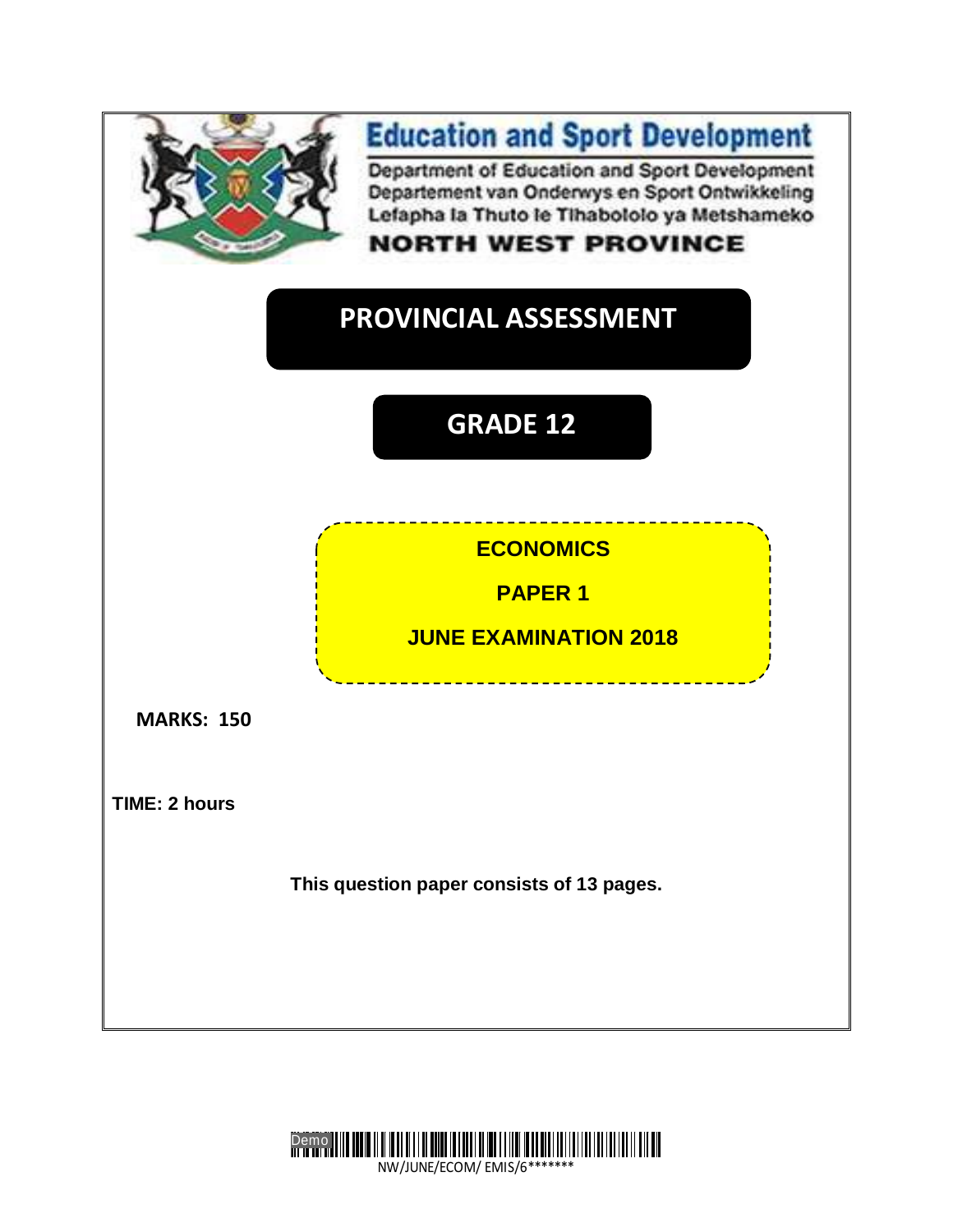## **INSTRUCTIONS AND INFORMATION**

1. Answer FOUR questions as follows in the ANSWER BOOK.

SECTION A : COMPULSORY SECTION B : ANSWER TWO of the three questions SECTION C : ANSWER ONE of the two questions.

- 2. Answer only the required number of questions. Answers in excess of the required number will NOT be marked.
- 3. Number the answers correctly according to the numbering system used in this question paper.
- 4. Write the question number above each answer.
- 5. Read the questions carefully
- 6. Start each question on a New page
- 7. Leave 2-3 lines between subsections of questions
- 8. Answer the questions in full sentences and ensure that the format, content and context of your responses comply with the cognitive requirements of the questions.
- 9. Non-programmable pocket calculators may be used.
- 10.Write neatly and legibly.



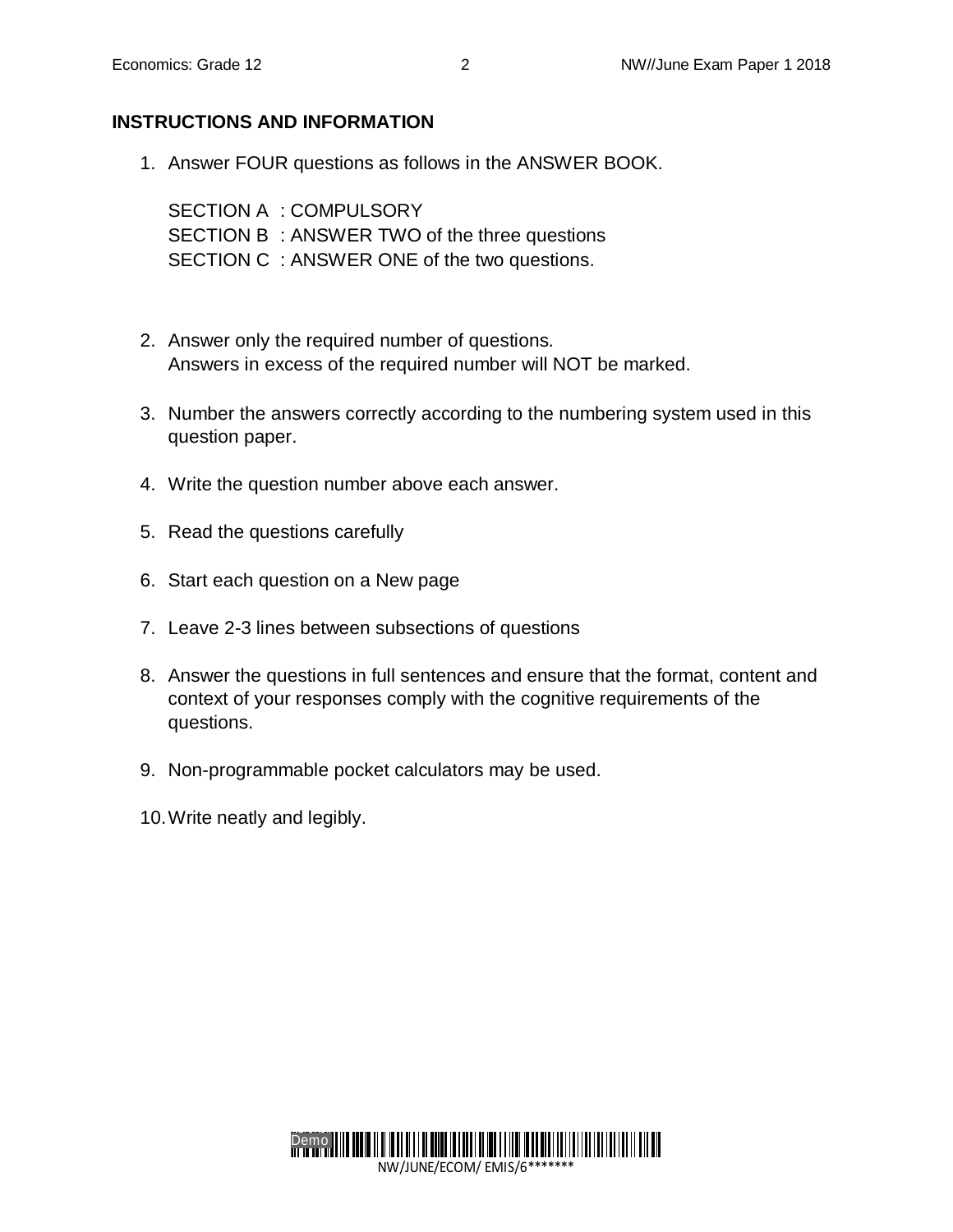# **SECTION A (COMPULSORY)**

# **QUESTION 1 30 MARKS – 20 MINUTES**

- 1.1 Various options are provided as possible answers to the following questions. Choose the answer and write the letter [A-D] next to the question number (1.1.1 – 1.1.8) in the ANSWER BOOK, for example 1.1.3 D
	- 1.1.1 The economy is in equilibrium if leakages are equal to …
		- A. Factor market
		- B. Product market
		- C. Financial institutions
		- D. Injections
	- 1.1.2 It is obtained when the effects of irregular events, seasons and long-term growth trend are removed from the time series data …
		- A. Trend line
		- B. Kuznet cycle
		- C. Trough
		- D. Actual business cycle
	- 1.1.3 Differ from community goods in that fees are charged or tolls can be levied to exclude free-riders … goods.
		- A. Collective
		- B. Intermediate
		- C. Merit
		- D. Teaching
	- 1.1.4 The financial year of the government runs from … the following year.
		- A. 1<sup>st</sup> February to 31<sup>st</sup> March
		- B. 1<sup>st</sup> April to 31<sup>st</sup> March
		- C. 1<sup>st</sup> March to 28<sup>th</sup> February
		- D. 1<sup>st</sup> January to 31<sup>st</sup> December
	- 1.1.5 When consumers and producers are free to buy goods and services anywhere in the world without any restrictions …

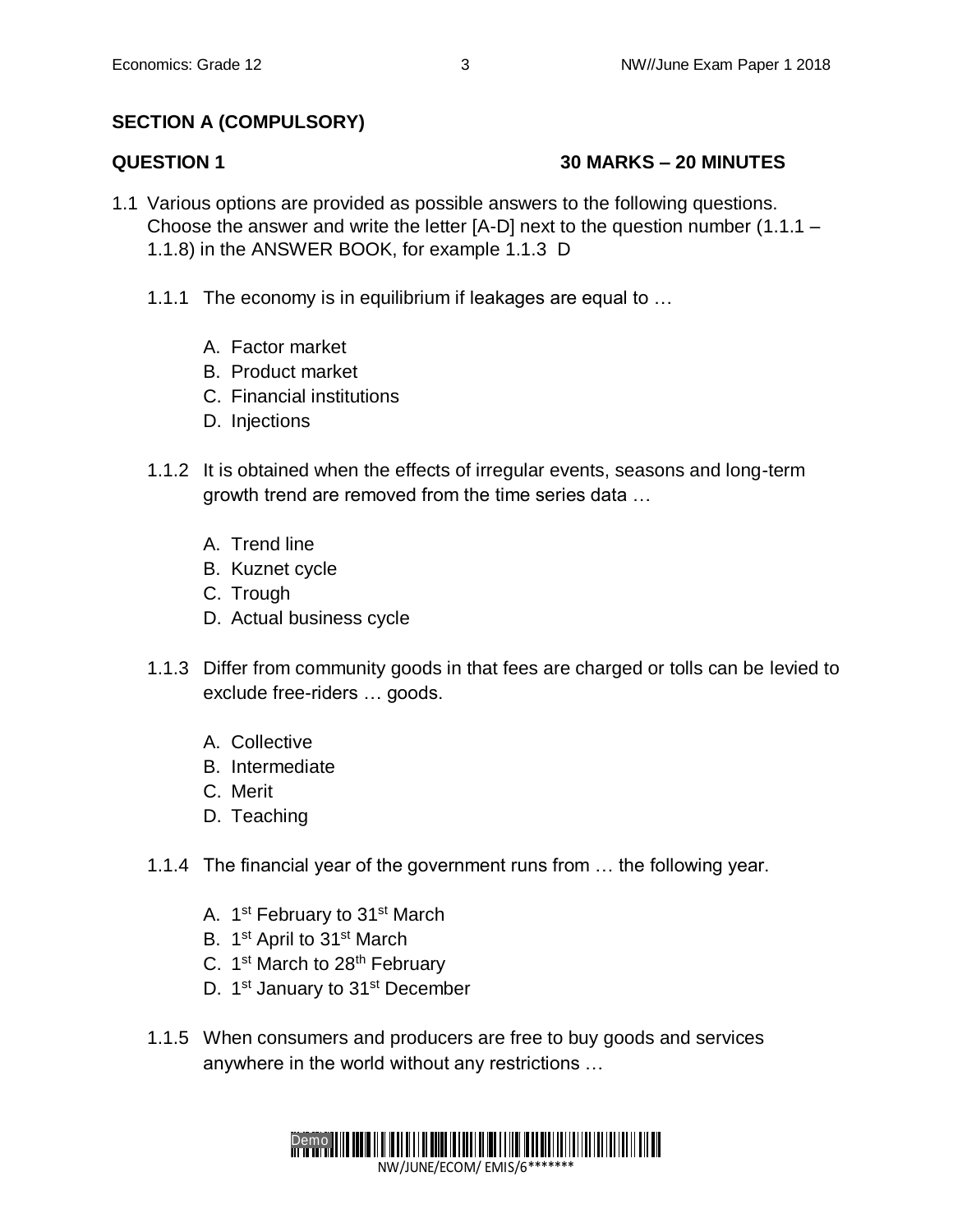- A. Import substitution
- B. Export promotion
- C. Free trade
- D. Current account
- 1.1.6 An international organization that lends money to countries with ongoing balance of payment problems …
	- A. World Trade Organization
	- B. International Monetary Fund
	- C. Direct investment
	- D. South African Reserve Bank
- 1.1.7 An economic and monetary union which allows imports from member states to qualify for duty-free access to other member states …
	- A. New Partnership for African Development
	- B. Trade liberalization
	- C. South African Development Community
	- D. World Trade Organization
- 1.1.8 When a complete ban or embargo is imposed on the import of certain goods from a particular country …
	- A. Physical control
	- B. Direct substitution
	- C. Diverting trade
	- D. Quotas (8 x 2) (16)

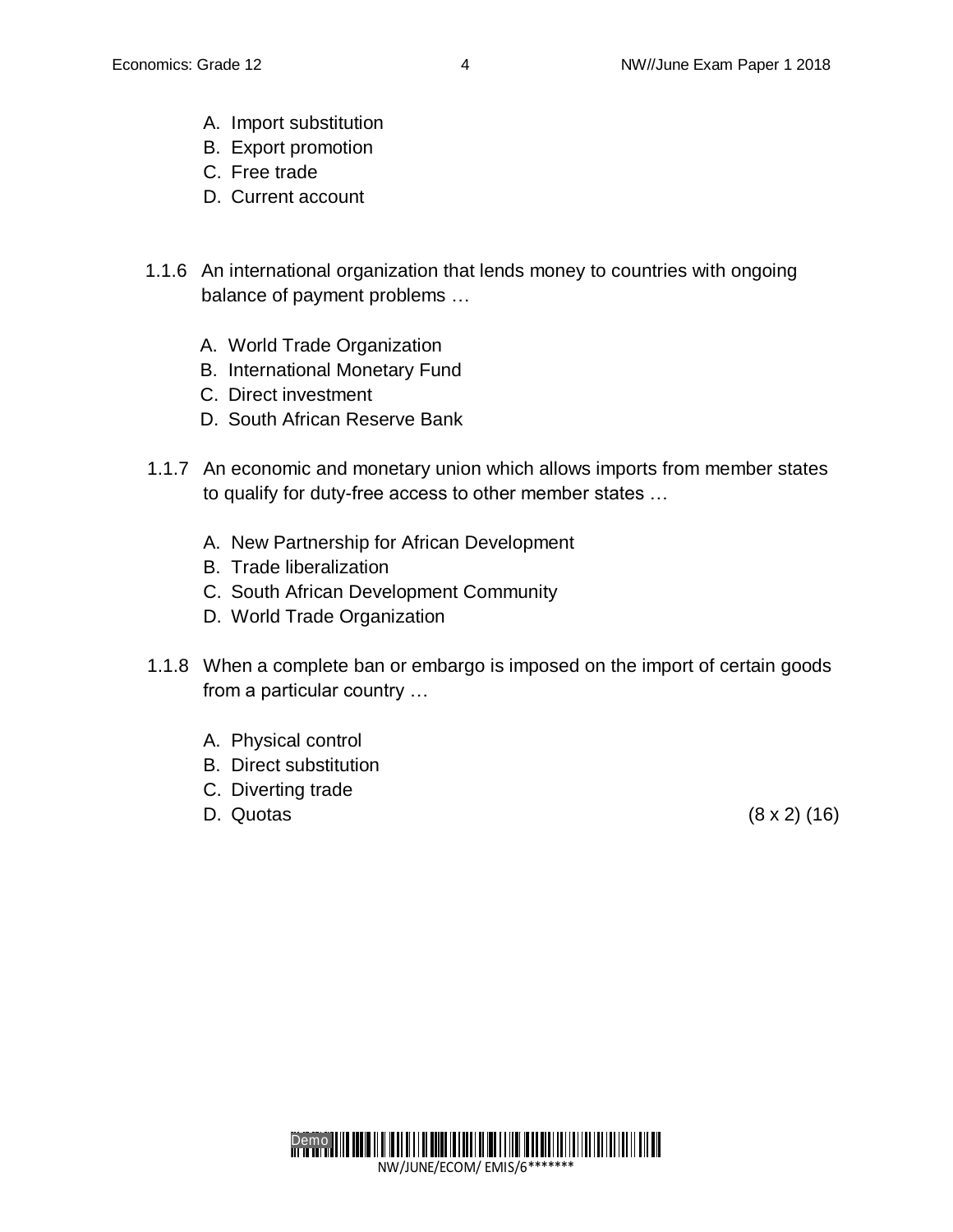1.2 Choose a description from column B that matches the item in column A. Write only the letter (A - D) next to the question number (1.2.1 - 1.2.8) in the Answer Book.

| <b>COLUMN A</b>         | <b>COLUMN B</b>                                |  |  |  |
|-------------------------|------------------------------------------------|--|--|--|
| 1.2.1 Closed economy    | A. Measures the general direction of the       |  |  |  |
|                         | economy.                                       |  |  |  |
| 1.2.2 Base year         | B. Previously imported goods can increase      |  |  |  |
|                         | tax revenues and create jobs.                  |  |  |  |
| 1.2.3 Peak              | C. Includes transactions<br>relating<br>to     |  |  |  |
|                         | investment, such as investments<br>in          |  |  |  |
| 1.2.4 Trend line        | businesses.                                    |  |  |  |
|                         | D. Central government determines economic      |  |  |  |
| 1.2.5 Goal bound        | and social goals during the budgetary          |  |  |  |
|                         | process.                                       |  |  |  |
| 1.2.6 Direct investment | E. Point where the economic expansion is at    |  |  |  |
|                         | its highest.                                   |  |  |  |
| 1.2.7 Industrialization | F. A year with very small price changes or     |  |  |  |
|                         | price fluctuations.                            |  |  |  |
| 1.2.8 Customs union     | G. Give advance warning of a change in         |  |  |  |
|                         | economic activity.                             |  |  |  |
|                         | H. An economy that has no foreign sector as    |  |  |  |
|                         | a participant.                                 |  |  |  |
|                         | Member countries agree to the removal of<br>L. |  |  |  |
|                         | all tariffs.                                   |  |  |  |

(8 x 1) (8)

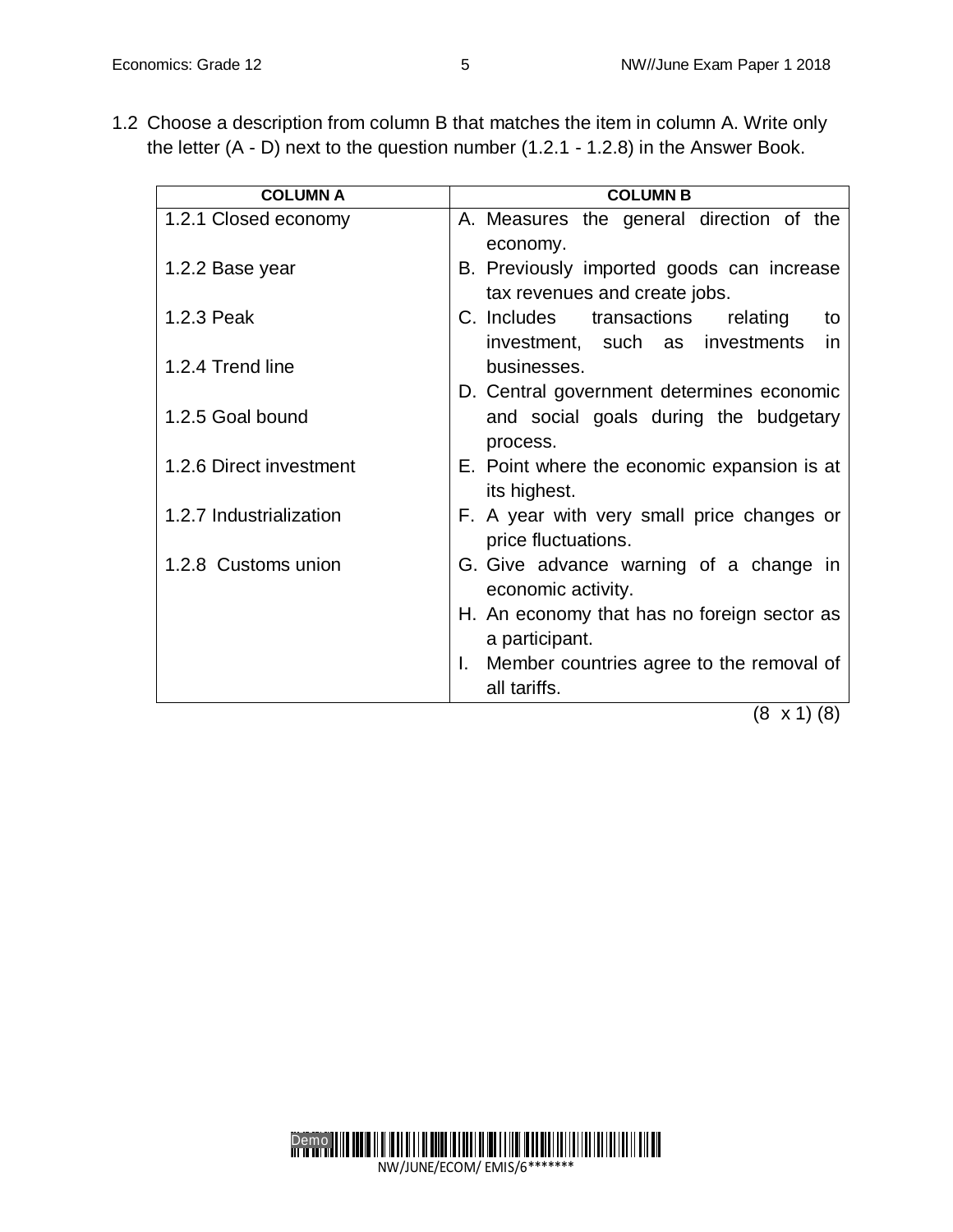- 1.3 Give ONE term for each of the following descriptions. Write only the term next to the question number (1.3.1 – 1.3.6) in the ANSWER BOOK. No abbreviations and acronyms will be accepted.
	- 1.3.1 Value of all final goods and services produced within the borders of a country for a specific period
	- 1.3.2 The distance from the trend line to the peak and the trough
	- 1.3.3 A curve that shows the relationship between tax rates and tax revenue
	- 1.3.4 Removal of unnecessary laws and regulations to improve the functioning of the economy
	- 1.3.5 A world wide interaction and integration of economies with trade as the main element
	- 1.3.6 Refers to a tariff based on a percentage of the value of a good

 $(6 \times 1)$   $(6)$ 

### **TOTAL SECTION A: 30**

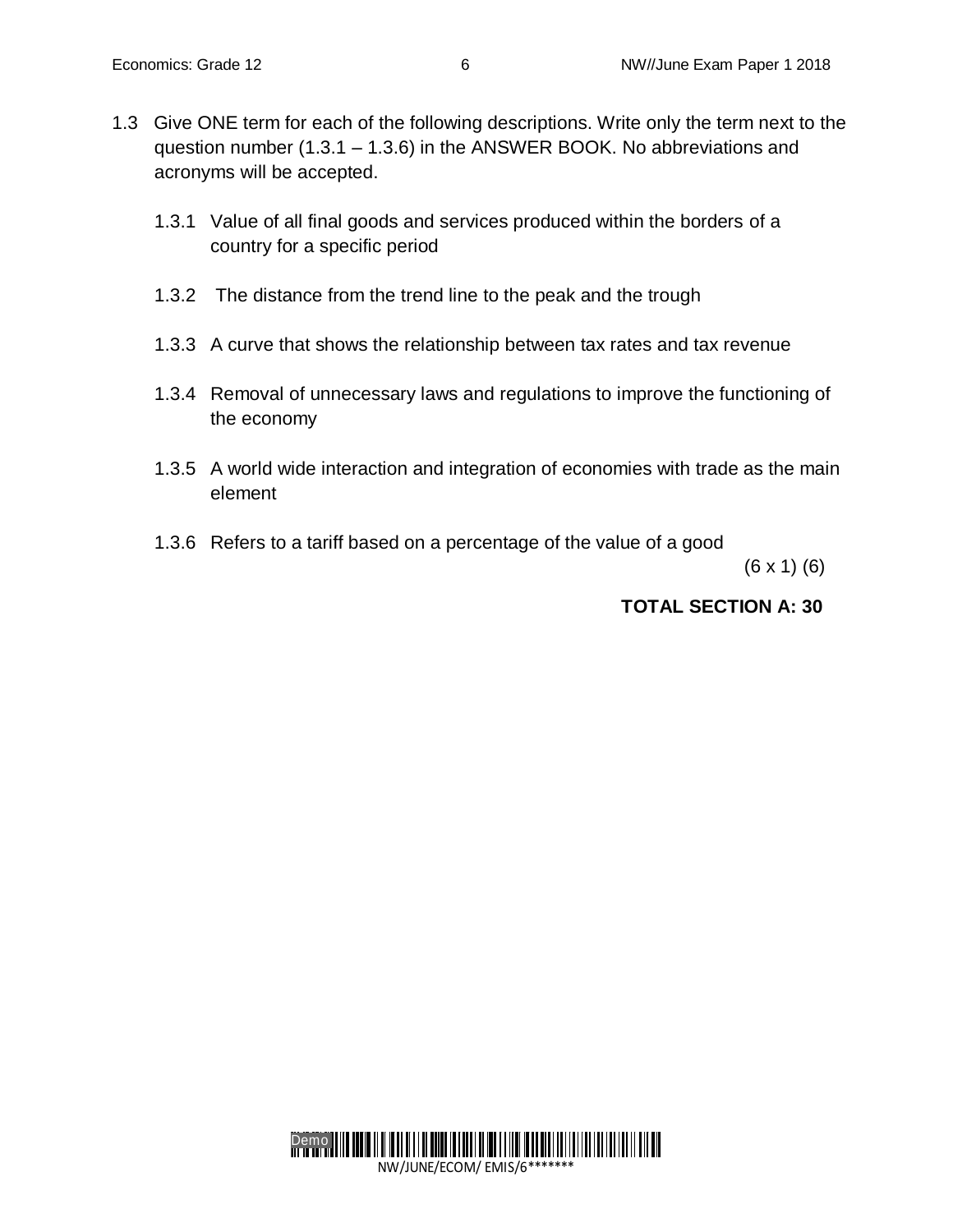# **SECTION B**

Answer any TWO of the three questions in this section in the ANSWER BOOK.

# **QUESTION 2 40 MARKS - 30 MINUTES**

- 2.1Answer the following questions
	- 2.1.1 Give TWO types of flows in the circular flow model.  $(2 \times 1)$  (2)
	- 2.1.2 What impact will an increase in personal income tax have on the household's disposable income? (1 x 2) (2)





- 2.2.1 Identify a peak in the business cycle above. (1)
- 2.2.2 Which letter represents the amplitude in the graph above? (1)
- 2.2.3 During which year was the first business cycle fully completed? Motivate your answer. (2)
- 2.2.4 What fiscal measure was used to stimulate the economy from  $T_1$  to  $P_1$ ? (2)
- 2.2.5 How would you advise the South African Reserve Bank to use expansionary monetary policy when the demand is too low?  $(2 \times 2)$  (4)

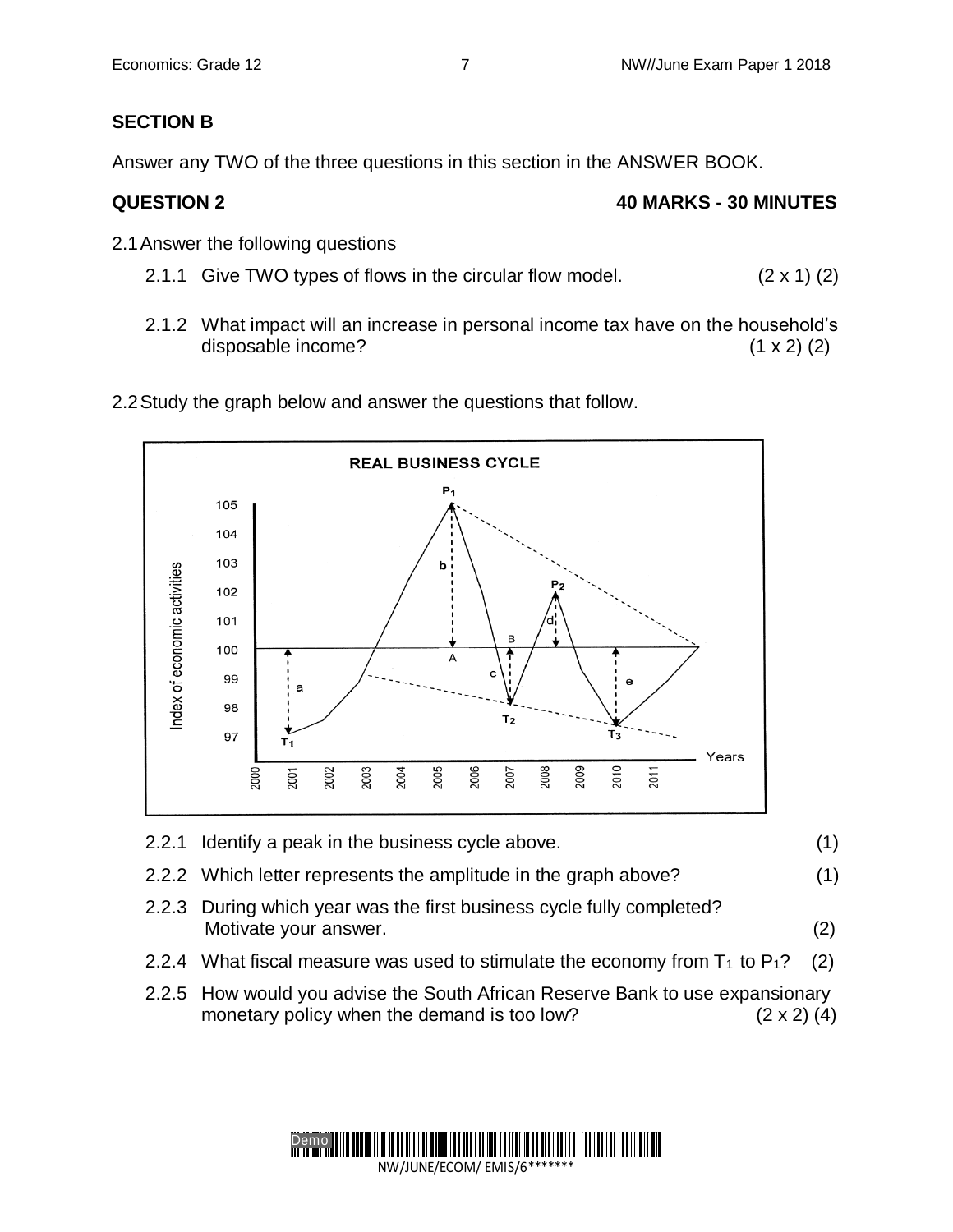2.3Study the extract below and answer the questions that follow.

| SOUTH AFRICAN VALUE ADDED TAX                                                                                                                                                                                 |  |  |  |
|---------------------------------------------------------------------------------------------------------------------------------------------------------------------------------------------------------------|--|--|--|
| Finance Minister says that 19 food items are zero-rated and are only<br>meant to cover basic food items. Poor households will not be affected by<br>the increase of 15% VAT as of 1 <sup>st</sup> April 2018. |  |  |  |
| Some items are zero-rated and others are exempted from VAT.                                                                                                                                                   |  |  |  |
| The following transactions or goods are zero-rated supplies:                                                                                                                                                  |  |  |  |
| Brown bread<br>Dried mealies<br>Dried beans<br>Lentils<br>Pilchards and sardines in tins or cans<br>$\bullet$<br>Rice<br>Fresh fruit and vegetables<br>$\bullet$<br>Vegetable oil                             |  |  |  |

Source: www.sataxguide.co.za

| 2.3.1 What does the acronym VAT stand for?                                                                          | (1)                |
|---------------------------------------------------------------------------------------------------------------------|--------------------|
| 2.3.2 On which date was the 15% increase on VAT become effective?                                                   | (1)                |
| 2.3.3 Differentiate between zero-rated and exempted items from VAT. (2 x 2) (4)                                     |                    |
| 2.3.4 In your opinion, will VAT increase have a huge impact on the demand for<br>basic goods? Motivate your answer. | (4)                |
| 2.4 Discuss exogenous reason as a cause of business cycle.                                                          | $(4 \times 2)$ (8) |
| 2.4 Why do you think that the business cycle indicators are important features in<br>forecasting?                   | (8)<br>40          |

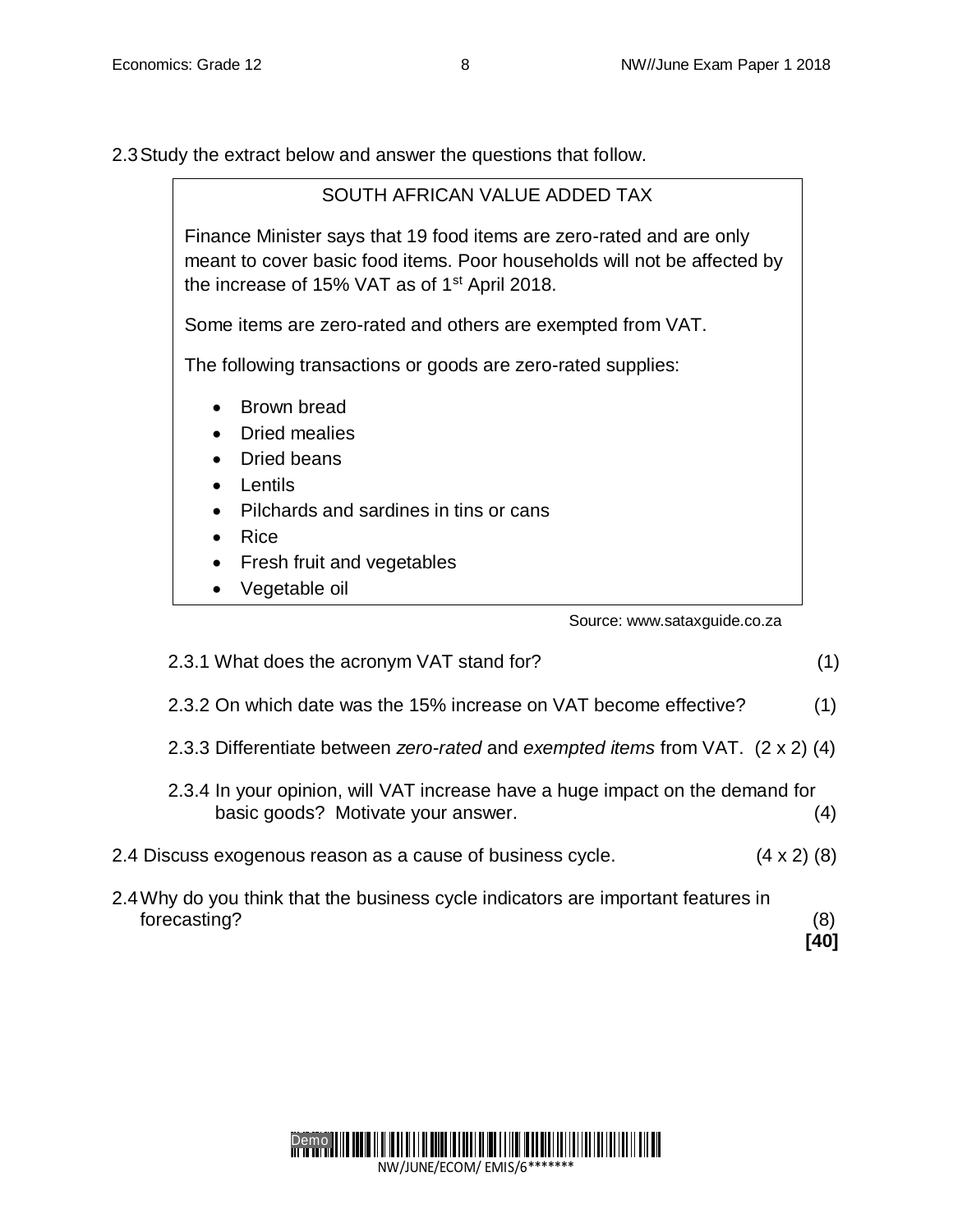Economics: Grade 12 **8 NW//June Exam Paper 1 2018** 

- **QUESTION 3 40 MARKS - 30 MINUTES**
- 3.1Answer the following questions:
	- 3.1.1 Name any TWO types of exchange rates. (2 x 1) (2)
	- 3.1.2 Why does the state discourage the importing of goods and services? (1 x 2) (2)

3.2Study the table below and answer the questions that follow.



- 3.2.1 Identify the heading for the above graph (1)
- 3.2.2 On which date was the R/\$ exchange rate R13.72? (1)
- 3.2.3 Differentiate between *appreciation* and *depreciation* of a currency.
	- $(2 \times 2)$  (4)
- 3.2.4 Briefly explain the impact an appreciation of rand on the 23<sup>rd</sup> Jan. 2017 had on the South African economy. (2 x 2) (4)

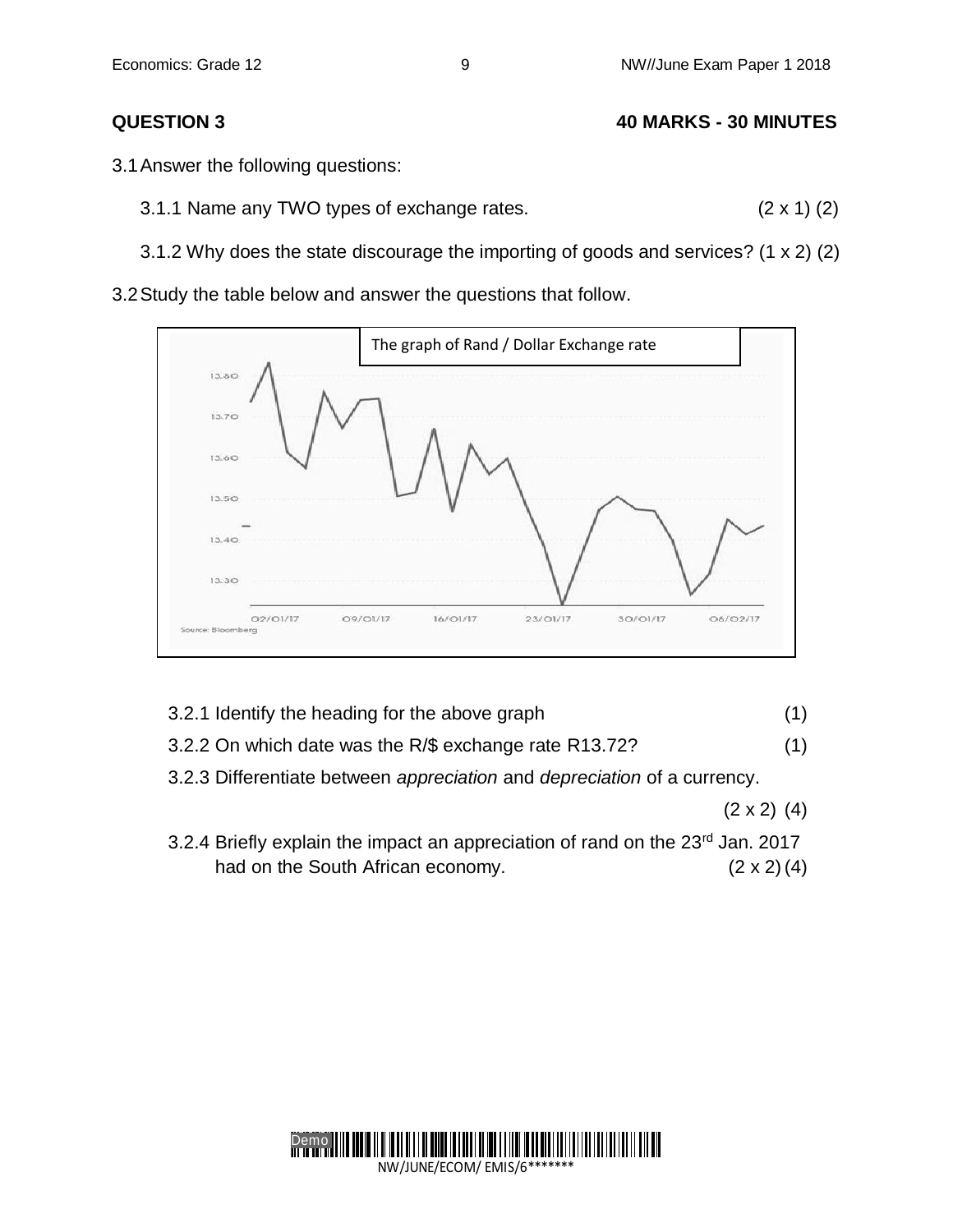

3.3Study the cartoon below and answer the questions that follow.

Source: [www.google.com](http://www.google.com/)

| 3.3.1 Identify TWO benefits of protectionism from the cartoon. | $(2 \times 1)$ (2) |
|----------------------------------------------------------------|--------------------|
|----------------------------------------------------------------|--------------------|

- 3.3.2 Describe the concept *protectionism.* (2)
- 3.3.3 What positive impact will protectionism have on the current account? (2)
- 3.3.4 In your opinion, would you support the policy of protectionism? Motivate your answer.  $(2 \times 2)$  (4)
- 3.4 List and explain any TWO demand reasons for international trade. (2 x 4) (8)
- 3.5 How does specialization influence free trade in South Africa?. (8)

**[40]**

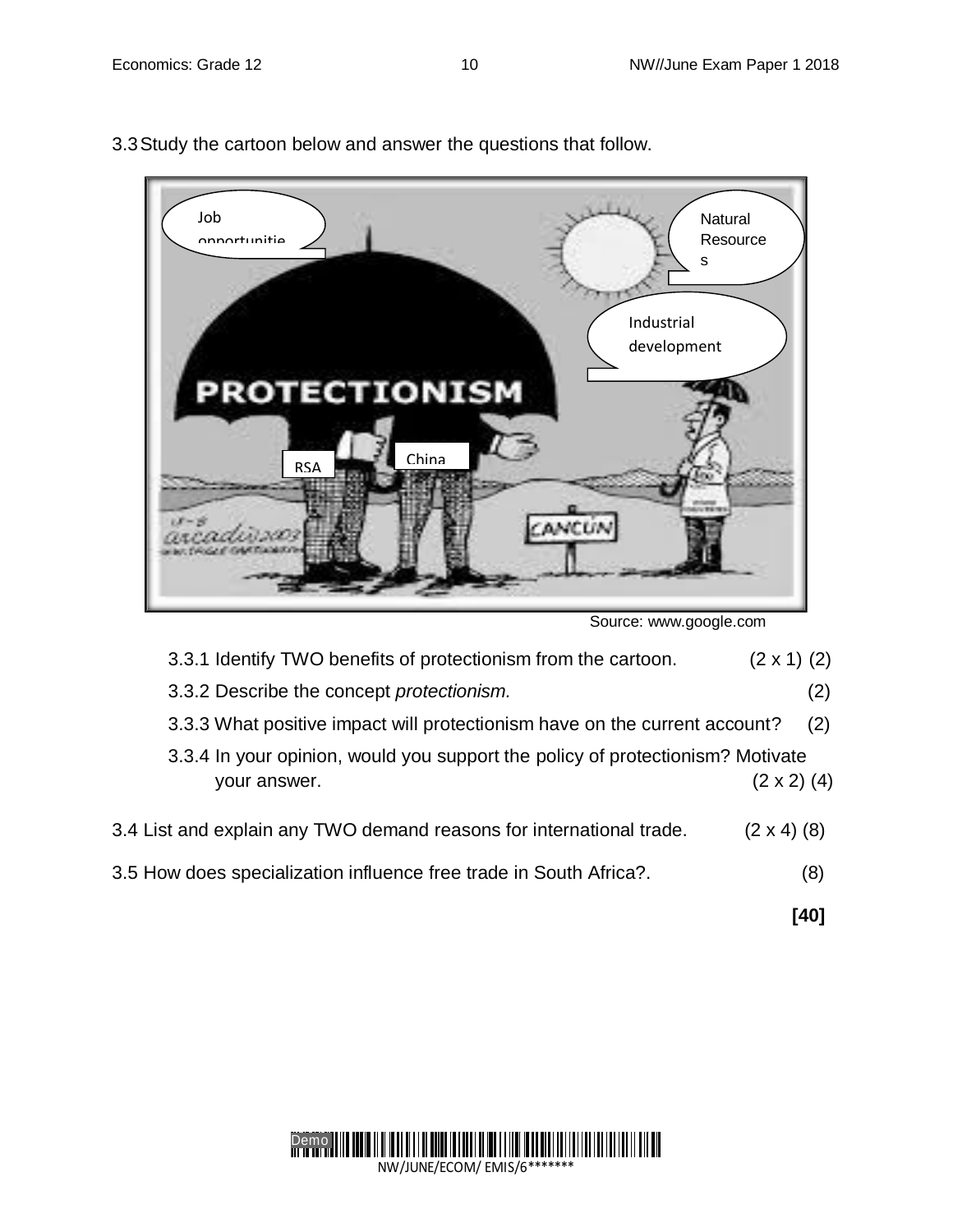| <b>QUESTION 4</b>                                | <b>40 MARKS - 30 MINUTES</b> |  |  |
|--------------------------------------------------|------------------------------|--|--|
| 4.1 Answer the following questions:              |                              |  |  |
| 4.1.1 List any TWO types of business cycles.     | $(2 \times 1)$ (2)           |  |  |
| 4.1.2 What is represented by the Phillips curve? | (2)                          |  |  |

4.2 Study the graph below that depicts a simplified two-sector economy (where  $E = C + I$ ) and answer the questions that follow.



| 4.2.1 Identify ONE participant in the above economy.                                               | (1)                |
|----------------------------------------------------------------------------------------------------|--------------------|
| 4.2.2 What does the line $E = Y$ represent?                                                        | (1)                |
| 4.2.3 Explain the term <i>multiplier</i> .                                                         | (2)                |
| 4.2.4 What is the relationship between marginal propensity to consume (mpc)<br>and the multiplier? | (2)                |
| 4.2.5 Calculate the multiplier using the following formula:                                        |                    |
| $K = \frac{1}{1 - mnc}$ [The marginal propensity to consume (mpc) = 0.8]                           |                    |
| (Show all calculations)                                                                            | $(2 \times 2)$ (4) |
|                                                                                                    |                    |

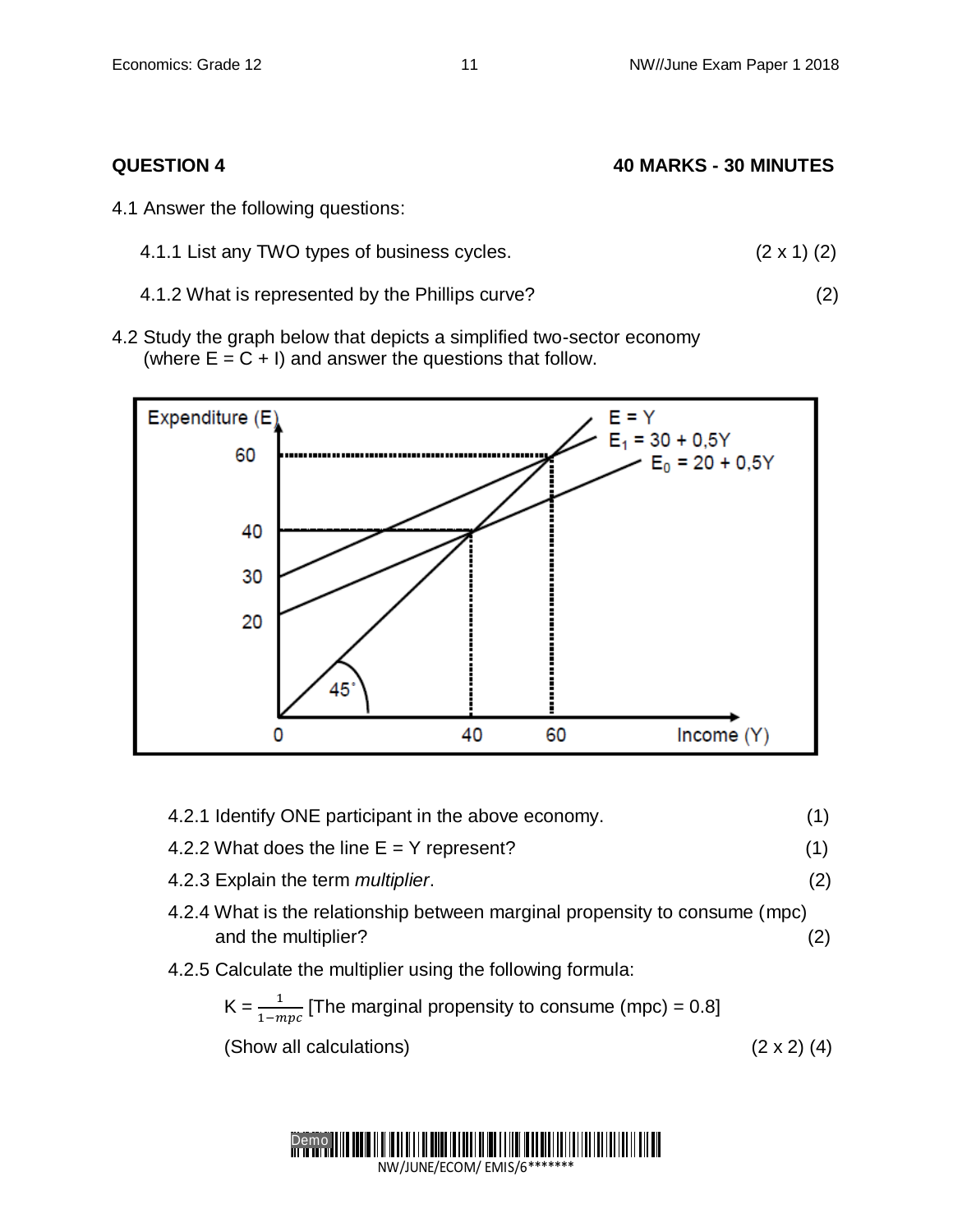| Balance of payments on current account (R billions)  |                |         |         |         |                |                |  |
|------------------------------------------------------|----------------|---------|---------|---------|----------------|----------------|--|
|                                                      |                | 2016    |         |         | 2017           |                |  |
|                                                      | Q <sub>3</sub> | Q4      | Year    | Q1      | Q <sub>2</sub> | Q <sub>3</sub> |  |
| Merchandise exports                                  | 1 0 3 3        | 1 0 7 1 | 1 0 5 4 | 1 0 6 9 | 1 1 0 2        | 1 0 8 6        |  |
| Net gold exports                                     | 47             | 49      | 51      | 55      | 74             | 62             |  |
| Merchandise imports                                  | $-1086$        | $-1065$ | $-1090$ | $-1067$ | $-1112$        | $-1077$        |  |
| Trade balance                                        | $-7$           | 56      | 15      | 57      | 64             | 71             |  |
| Net service, income and<br>current transfer payments | $-159$         | $-132$  | $-156$  | $-149$  | $-175$         | $-180$         |  |
| <b>Balance on current acc.</b>                       | $-3.8$         | $-76$   | $-142$  | $-91$   | $-111$         | $-109$         |  |

4.3 Study the table below and answer the questions that follow.

Source: Stats SA and SARB QB Nov. 2017

# 4.3.1 Identify TWO sources of the above information. (2 x 1) (2)

- 4.3.2 Describe the term *Balance of payments*. (2)
- 4.3.3 What does an unfavourable balance of payments imply? (2)
- 4.3.4 Comment about the trade balance in Q2 and Q3 of 2017. (2 x 2) (4)
- 4.4 Tabulate TWO differences between *privatization* and *nationalization*. (2 x 4) (8)
- 4.5 Why the Department of Trade and Industry should encourage export promotion? (8) **[40]**

**TOTAL SECTION B: 80**